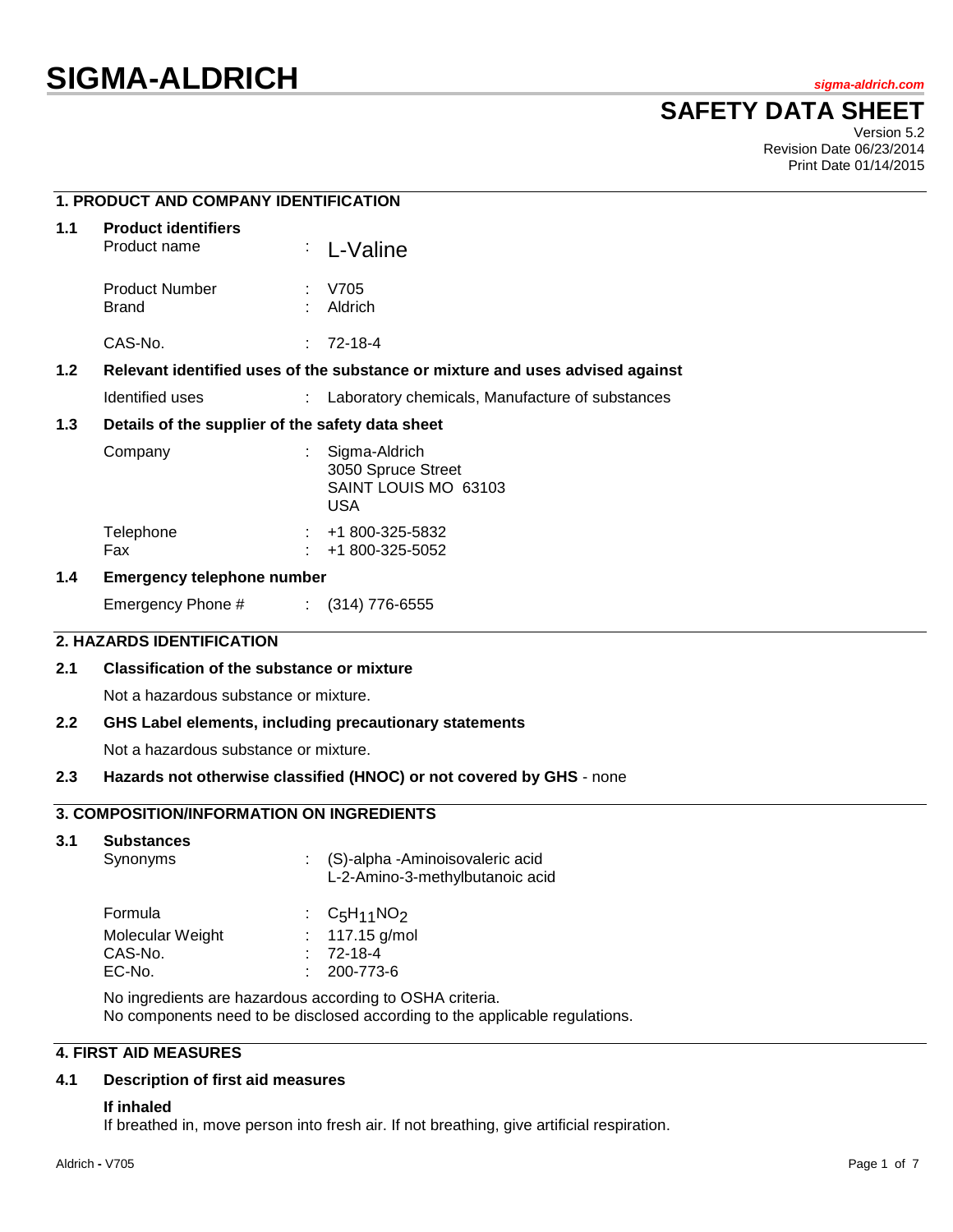### **In case of skin contact**

Wash off with soap and plenty of water.

#### **In case of eye contact**

Flush eyes with water as a precaution.

#### **If swallowed**

Never give anything by mouth to an unconscious person. Rinse mouth with water.

- **4.2 Most important symptoms and effects, both acute and delayed** The most important known symptoms and effects are described in the labelling (see section 2.2) and/or in section 11
- **4.3 Indication of any immediate medical attention and special treatment needed** no data available

### **5. FIREFIGHTING MEASURES**

#### **5.1 Extinguishing media**

**Suitable extinguishing media** Use water spray, alcohol-resistant foam, dry chemical or carbon dioxide.

**5.2 Special hazards arising from the substance or mixture** Carbon oxides, nitrogen oxides (NOx)

#### **5.3 Advice for firefighters** Wear self contained breathing apparatus for fire fighting if necessary.

**5.4 Further information** no data available

### **6. ACCIDENTAL RELEASE MEASURES**

- **6.1 Personal precautions, protective equipment and emergency procedures** Avoid dust formation. Avoid breathing vapours, mist or gas. For personal protection see section 8.
- **6.2 Environmental precautions** Do not let product enter drains.
- **6.3 Methods and materials for containment and cleaning up** Sweep up and shovel. Keep in suitable, closed containers for disposal.
- **6.4 Reference to other sections** For disposal see section 13.

### **7. HANDLING AND STORAGE**

- **7.1 Precautions for safe handling** Provide appropriate exhaust ventilation at places where dust is formed. For precautions see section 2.2.
- **7.2 Conditions for safe storage, including any incompatibilities** Keep container tightly closed in a dry and well-ventilated place.

#### **7.3 Specific end use(s)** Apart from the uses mentioned in section 1.2 no other specific uses are stipulated

### **8. EXPOSURE CONTROLS/PERSONAL PROTECTION**

#### **8.1 Control parameters**

**Components with workplace control parameters** Contains no substances with occupational exposure limit values.

#### **8.2 Exposure controls**

#### **Appropriate engineering controls** General industrial hygiene practice.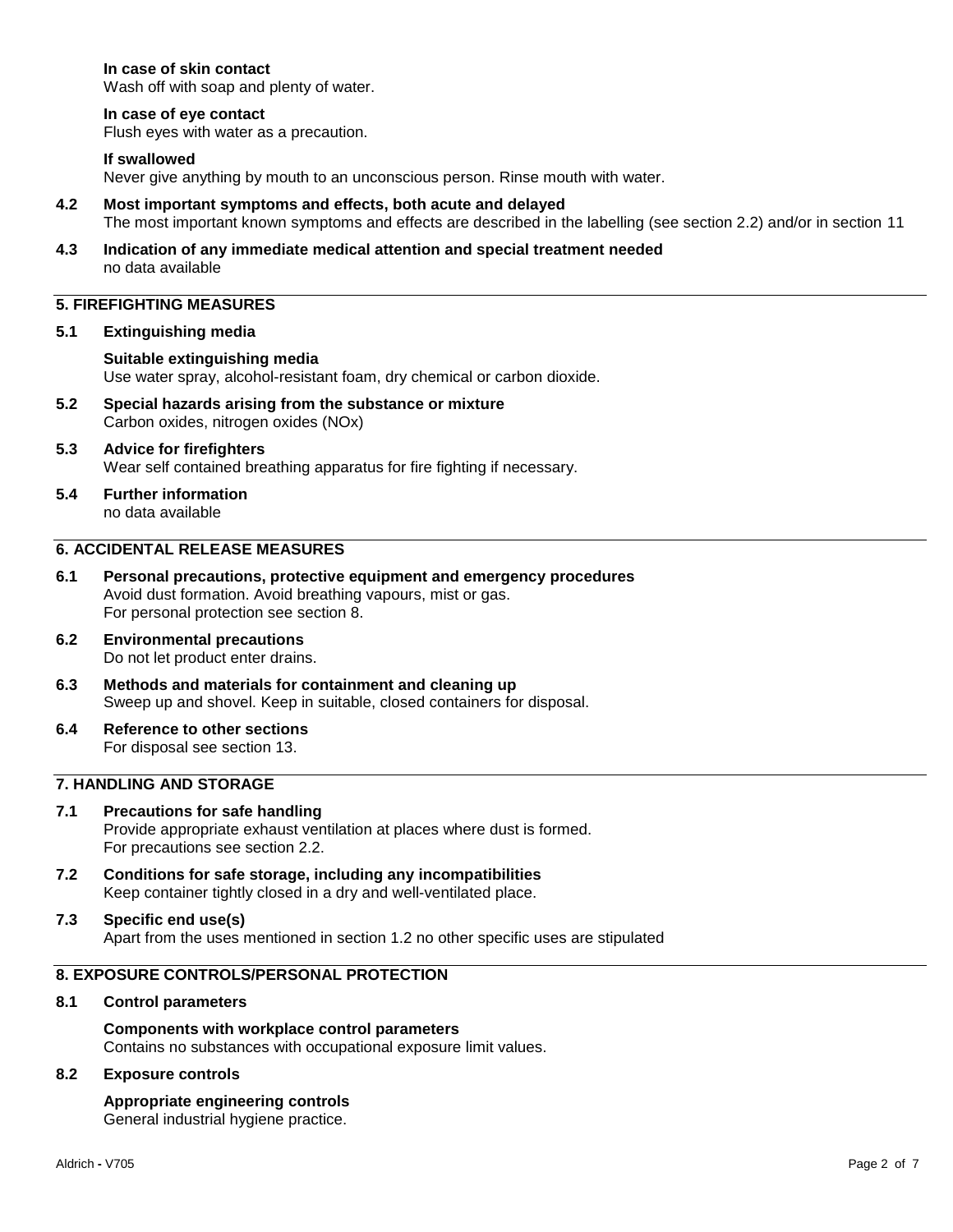### **Personal protective equipment**

### **Eye/face protection**

Use equipment for eye protection tested and approved under appropriate government standards such as NIOSH (US) or EN 166(EU).

### **Skin protection**

Handle with gloves. Gloves must be inspected prior to use. Use proper glove removal technique (without touching glove's outer surface) to avoid skin contact with this product. Dispose of contaminated gloves after use in accordance with applicable laws and good laboratory practices. Wash and dry hands.

Full contact Material: Nitrile rubber Minimum layer thickness: 0.11 mm Break through time: 480 min Material tested:Dermatril® (KCL 740 / Aldrich Z677272, Size M)

Splash contact Material: Nitrile rubber Minimum layer thickness: 0.11 mm Break through time: 480 min Material tested:Dermatril® (KCL 740 / Aldrich Z677272, Size M)

data source: KCL GmbH, D-36124 Eichenzell, phone +49 (0)6659 87300, e-mail sales@kcl.de, test method: EN374

If used in solution, or mixed with other substances, and under conditions which differ from EN 374, contact the supplier of the CE approved gloves. This recommendation is advisory only and must be evaluated by an industrial hygienist and safety officer familiar with the specific situation of anticipated use by our customers. It should not be construed as offering an approval for any specific use scenario.

### **Body Protection**

Choose body protection in relation to its type, to the concentration and amount of dangerous substances, and to the specific work-place., The type of protective equipment must be selected according to the concentration and amount of the dangerous substance at the specific workplace.

### **Respiratory protection**

Respiratory protection is not required. Where protection from nuisance levels of dusts are desired, use type N95 (US) or type P1 (EN 143) dust masks. Use respirators and components tested and approved under appropriate government standards such as NIOSH (US) or CEN (EU).

### **Control of environmental exposure**

Do not let product enter drains.

### **9. PHYSICAL AND CHEMICAL PROPERTIES**

### **9.1 Information on basic physical and chemical properties**

| a) | Appearance                                 | Form: solid<br>Colour: white |
|----|--------------------------------------------|------------------------------|
| b) | Odour                                      | no data available            |
| C) | Odour Threshold                            | no data available            |
| d) | рH                                         | no data available            |
| e) | Melting point/freezing<br>point            | 295 - 300 °C (563 - 572 °F)  |
| f) | Initial boiling point and<br>boiling range | no data available            |
| g) | Flash point                                | no data available            |
| h) | Evapouration rate                          | no data available            |
| i) | Flammability (solid, gas)                  | no data available            |
| j) | Upper/lower<br>flammability or             | no data available            |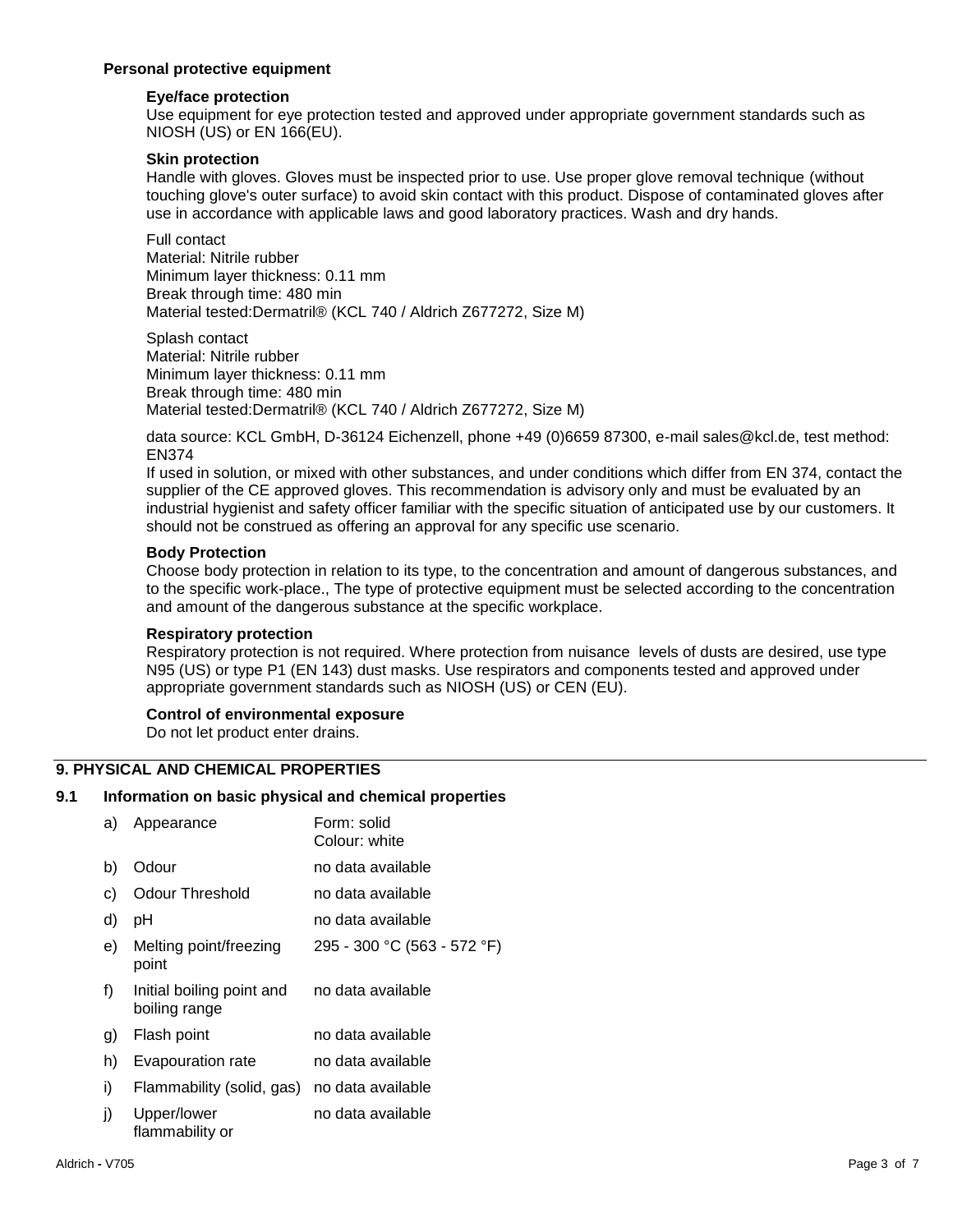explosive limits

|     | k) | Vapour pressure                               | no data available |
|-----|----|-----------------------------------------------|-------------------|
|     | I) | Vapour density                                | no data available |
|     | m) | Relative density                              | no data available |
|     | n) | Water solubility                              | no data available |
|     | O) | Partition coefficient: n-<br>octanol/water    | no data available |
|     | p) | Auto-ignition<br>temperature                  | no data available |
|     | q) | Decomposition<br>temperature                  | no data available |
|     | r) | Viscosity                                     | no data available |
|     | S) | <b>Explosive properties</b>                   | no data available |
|     | t) | Oxidizing properties                          | no data available |
| 9.2 |    | Other safety information<br>no data available |                   |
|     |    |                                               |                   |

### **10. STABILITY AND REACTIVITY**

#### **10.1 Reactivity** no data available

- **10.2 Chemical stability** Stable under recommended storage conditions.
- **10.3 Possibility of hazardous reactions** no data available
- **10.4 Conditions to avoid** no data available
- **10.5 Incompatible materials** Strong oxidizing agents
- **10.6 Hazardous decomposition products** Other decomposition products - no data available In the event of fire: see section 5

### **11. TOXICOLOGICAL INFORMATION**

### **11.1 Information on toxicological effects**

#### **Acute toxicity**

Inhalation: no data available

Dermal: no data available

LD50 Intraperitoneal - rat - 5,390 mg/kg Remarks: Behavioral:Muscle contraction or spasticity. Lungs, Thorax, or Respiration:Dyspnea. Nutritional and Gross Metabolic:Changes in:Body temperature decrease.

### **Skin corrosion/irritation**

no data available

**Serious eye damage/eye irritation** no data available

**Respiratory or skin sensitisation** no data available

**Germ cell mutagenicity** no data available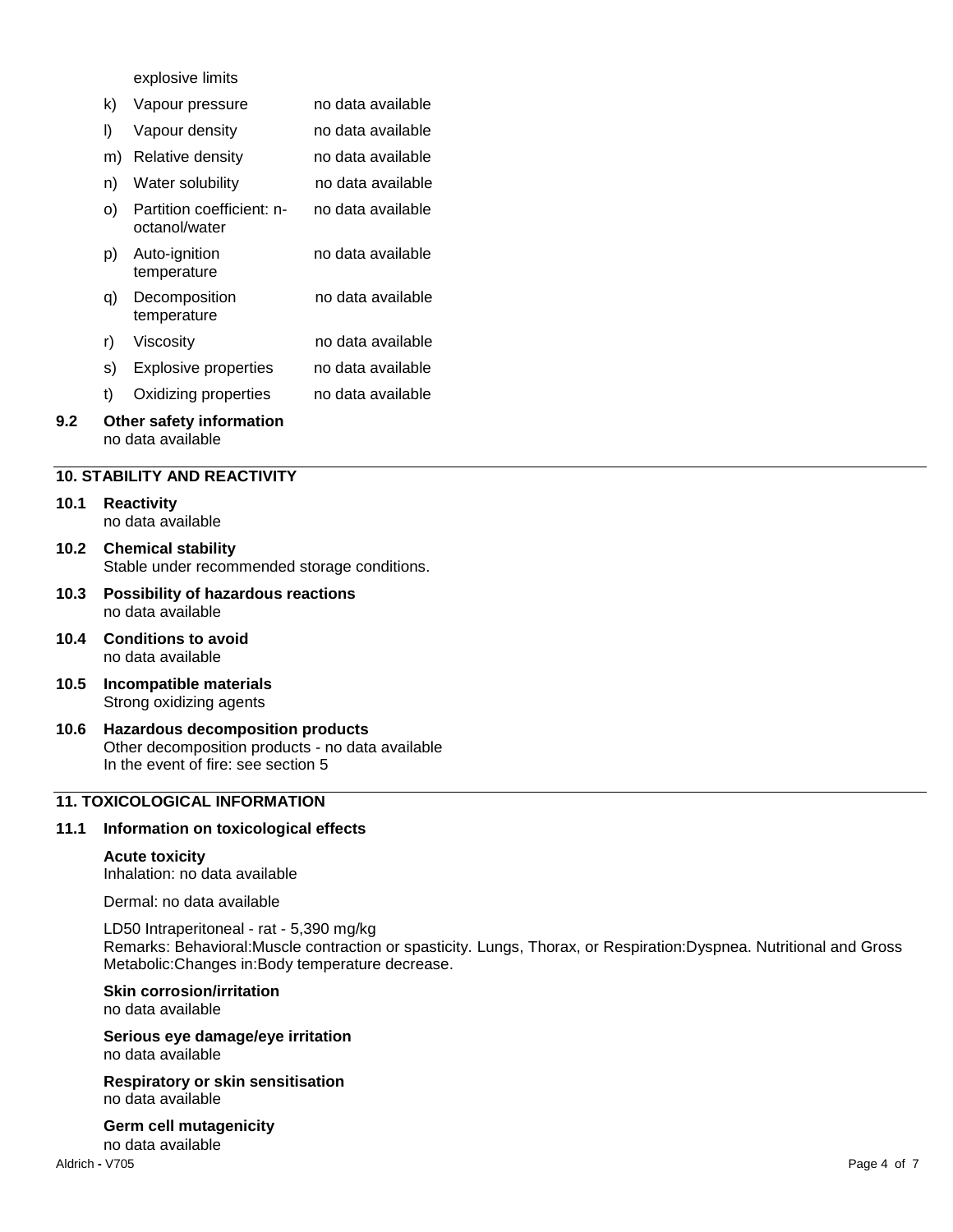### **Carcinogenicity**

- IARC: No component of this product present at levels greater than or equal to 0.1% is identified as probable, possible or confirmed human carcinogen by IARC.
- ACGIH: No component of this product present at levels greater than or equal to 0.1% is identified as a carcinogen or potential carcinogen by ACGIH.
- NTP: No component of this product present at levels greater than or equal to 0.1% is identified as a known or anticipated carcinogen by NTP.
- OSHA: No component of this product present at levels greater than or equal to 0.1% is identified as a carcinogen or potential carcinogen by OSHA.

### **Reproductive toxicity**

no data available

no data available

**Specific target organ toxicity - single exposure** no data available

**Specific target organ toxicity - repeated exposure** no data available

**Aspiration hazard**

no data available

### **Additional Information**

RTECS: YV9361000

The levorotary (l) forms of leucine, isoleucine, and valine have been found to have tumor-promoting activity for bladder carcinomas., To the best of our knowledge, the chemical, physical, and toxicological properties have not been thoroughly investigated.

### **12. ECOLOGICAL INFORMATION**

#### **12.1 Toxicity**

no data available

- **12.2 Persistence and degradability** no data available
- **12.3 Bioaccumulative potential** no data available
- **12.4 Mobility in soil** no data available

# **12.5 Results of PBT and vPvB assessment**

PBT/vPvB assessment not available as chemical safety assessment not required/not conducted

### **12.6 Other adverse effects**

no data available

### **13. DISPOSAL CONSIDERATIONS**

#### **13.1 Waste treatment methods**

#### **Product**

Offer surplus and non-recyclable solutions to a licensed disposal company.

### **Contaminated packaging**

Dispose of as unused product.

### **14. TRANSPORT INFORMATION**

**DOT (US)** Not dangerous goods